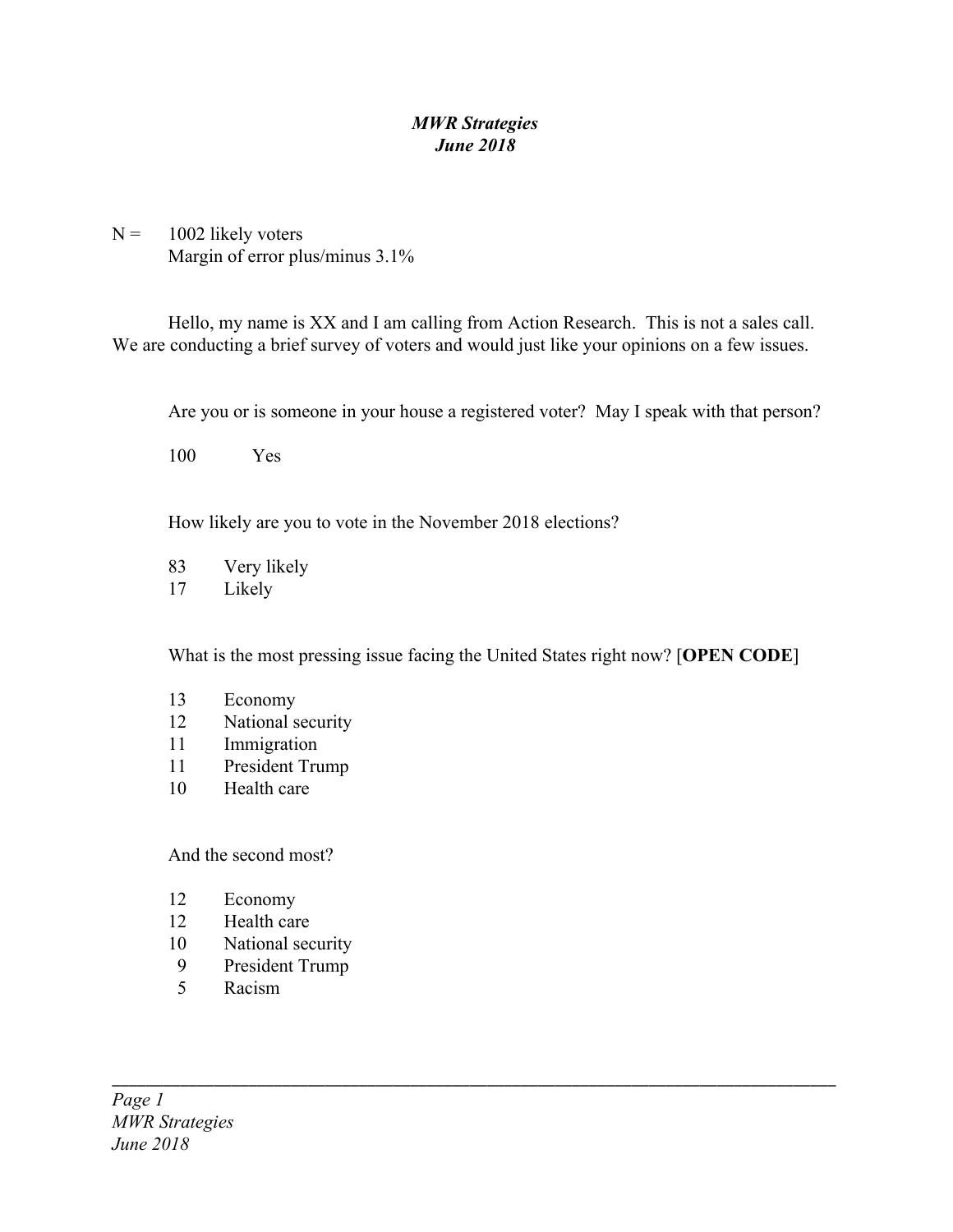Thinking just about environmental issues for a moment, what is the most pressing environmental issue facing the United States now? [**OPEN CODE**]

- 27 Climate change
- 6 Pollution
- 5 Clean water
- 3 Air pollution

Which of the following groups makes most of the decisions about energy in the United States? [**ROTATED]**

- 59 Government
- 30 Businesses
- 10 Consumers
- 1 Other [**NOT READ**]

Who should? [**ROTATED]**

- 60 Consumers
- 24 Government
	- 10 Businesses
	- 6 Other [**NOT READ**]

Thinking about electric vehicles for a moment . . .

Which of the following is the best reason to support the development and sale of electric vehicles? [**ROTATED**]

\_\_\_\_\_\_\_\_\_\_\_\_\_\_\_\_\_\_\_\_\_\_\_\_\_\_\_\_\_\_\_\_\_\_\_\_\_\_\_\_\_\_\_\_\_\_\_\_\_\_\_\_\_\_\_\_\_\_\_\_\_\_\_\_\_\_\_\_\_\_\_\_\_\_\_\_\_\_\_\_\_\_\_\_\_

- 50 They are better for the environment
- 34 They reduce our dependence on imported oil
- 4 They are quieter
- 4 Other [**NOT READ]**
- 8 Don't know/refused [**NOT READ**]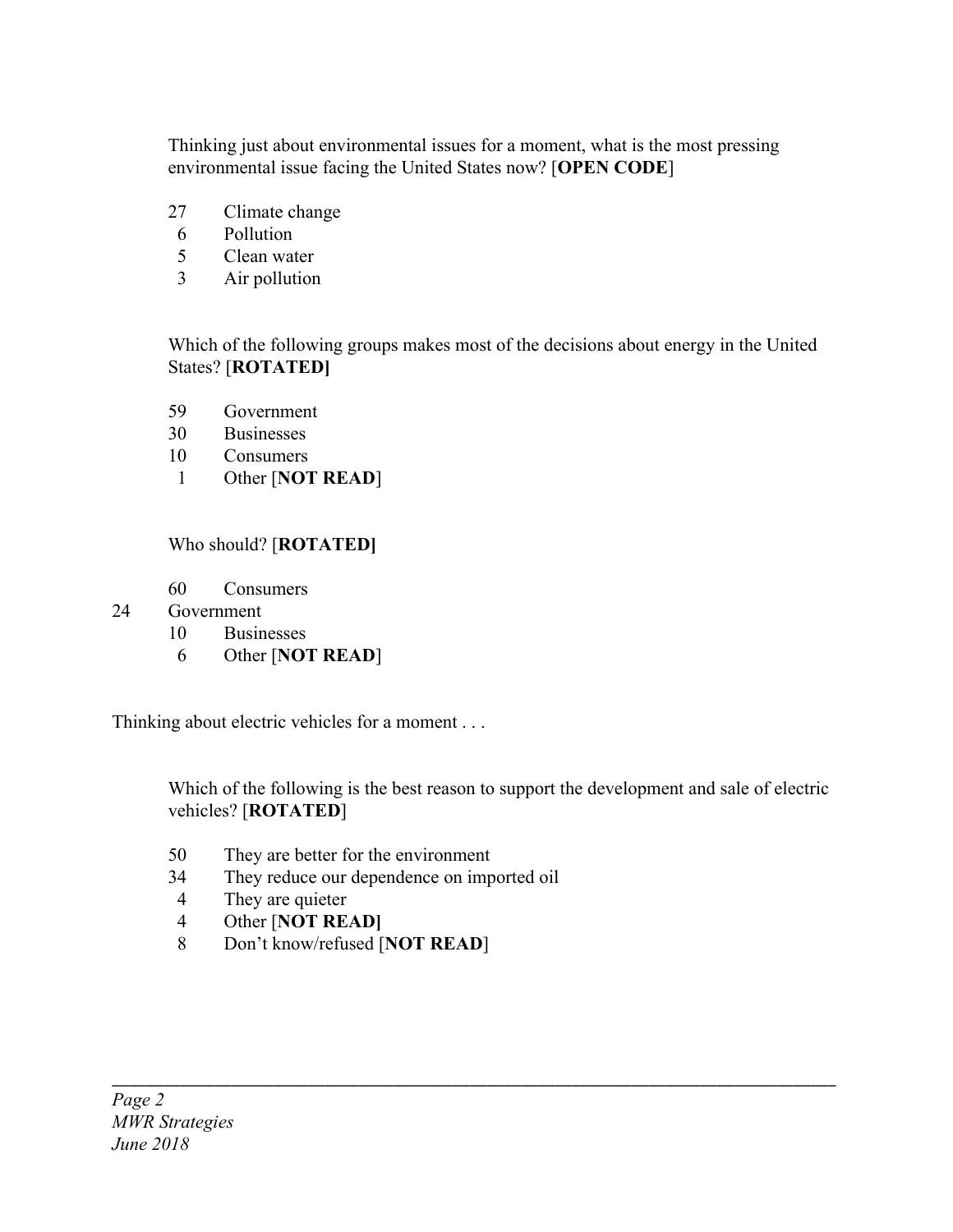Which of the following is the biggest concern with electric vehicles? **[ROTATED]**

- They are too expensive
- Their driving range is too limited
- They rely on rare materials found only in places like China and Bolivia
- They take too long to charge
- 5 Other [**NOT READ**]<br>5 Don't know/refused [
- Don't know/refused [**NOT READ**]

In general, do you think electric vehicles are better for the environment than gasoline-powered cars?

- Yes
- No
- I'm not sure
- Don't know/refused [**NOT READ**]

### [**SPLIT SAMPLE**]

Taxpayers pay everyone who buys an electric vehicle 75 hundred dollars through a federal tax credit. Is that . . . ?

- Way too much
- Somewhat too much
- A little too much
- About right
- Not enough
- Don't know/refused [**NOT READ**]

The federal government pays everyone who buys an electric vehicle 75 hundred dollars. Is that  $\ldots$ ?

\_\_\_\_\_\_\_\_\_\_\_\_\_\_\_\_\_\_\_\_\_\_\_\_\_\_\_\_\_\_\_\_\_\_\_\_\_\_\_\_\_\_\_\_\_\_\_\_\_\_\_\_\_\_\_\_\_\_\_\_\_\_\_\_\_\_\_\_\_\_\_\_\_\_\_\_\_\_\_\_\_\_\_\_\_

- Way too much
- Somewhat too much
- A little too much
- About right
- Not enough

*Page 3 MWR Strategies June 2018*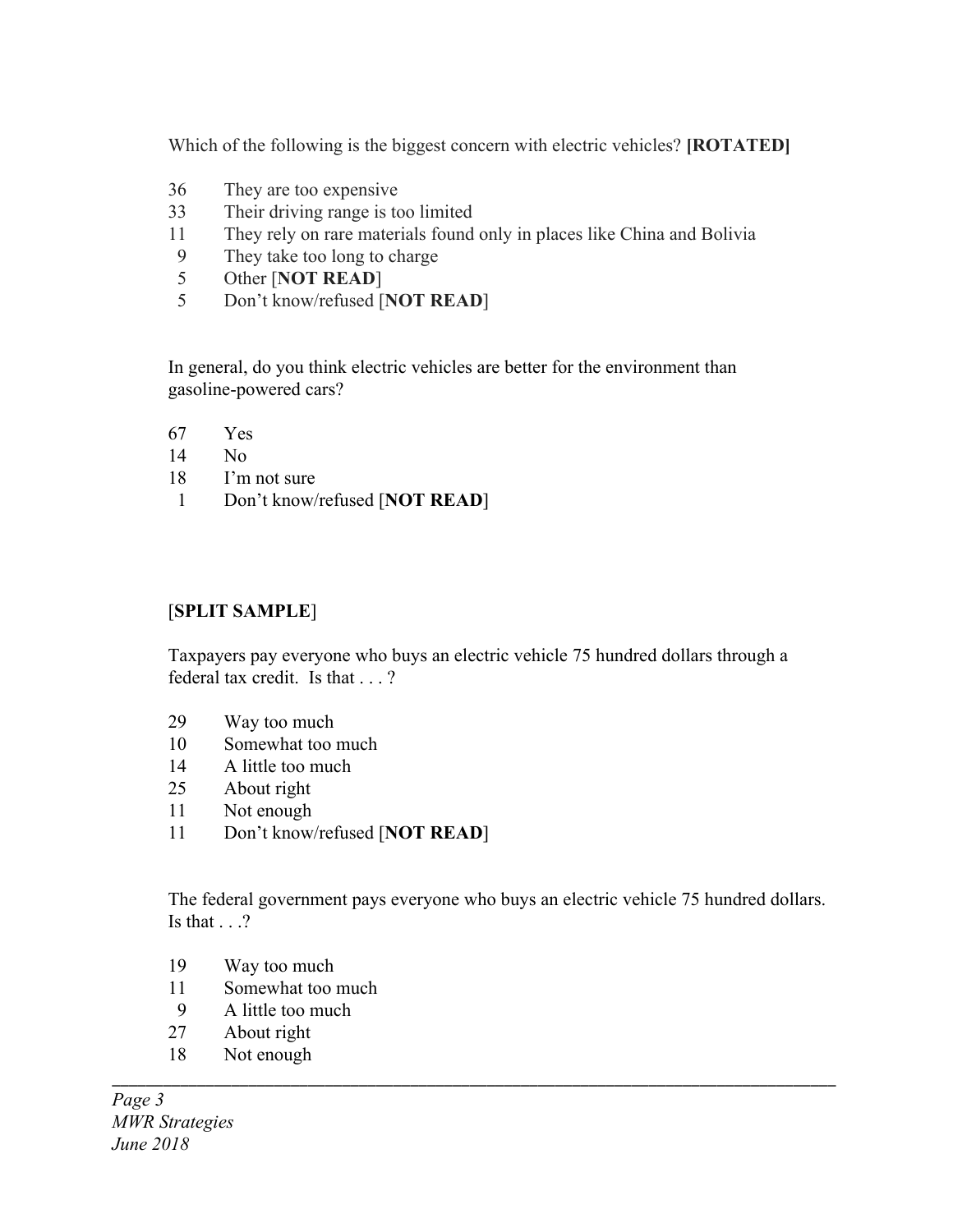#### 16 Don't know/refused [**NOT READ**]

Income tax records indicate that the average buyer of an electric car makes more than 150 thousand dollars per year. Should taxpayers give those buyers 75 hundred dollars through a federal tax credit when they buy an electric car?

- 31 Yes
- 55 No
- 14 Don't know/refused [**NOT READ**]

### [**SPLIT SAMPLE**]

In general, do you think you should help pay for people to buy electric vehicles?

- 27 Yes
- 67 No
- 6 Don't know/refused [**NOT READ**]

In general, do you think taxpayers should subsidize people to buy electric vehicles?

- 30 Yes
- 59 No
- 11 Don't know/refused [**NOT READ**]

How much would you personally be willing to pay, each year, to support the development of electric vehicles? I just need a number in dollars.

\_\_\_\_\_\_\_\_\_\_\_\_\_\_\_\_\_\_\_\_\_\_\_\_\_\_\_\_\_\_\_\_\_\_\_\_\_\_\_\_\_\_\_\_\_\_\_\_\_\_\_\_\_\_\_\_\_\_\_\_\_\_\_\_\_\_\_\_\_\_\_\_\_\_\_\_\_\_\_\_\_\_\_\_\_

**Mean \$678 Median \$5**

**(44% answered "zero")**

Should taxpayers pay to build gas stations?

11 Yes

- 85 No
- 4 Don't know/refused [**NOT READ**]

*Page 4 MWR Strategies June 2018*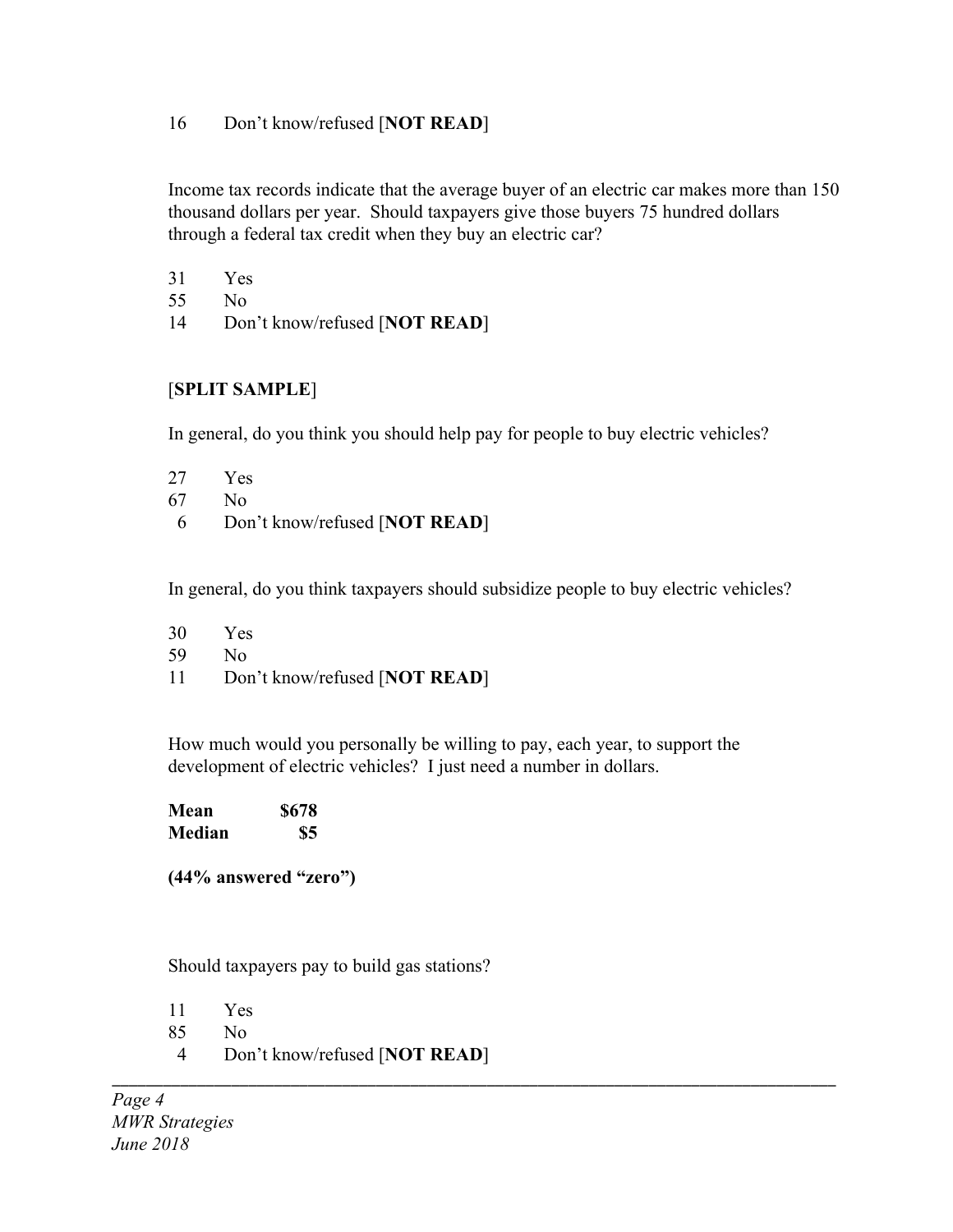Page 5<br>MWR Strategies<br>June 2018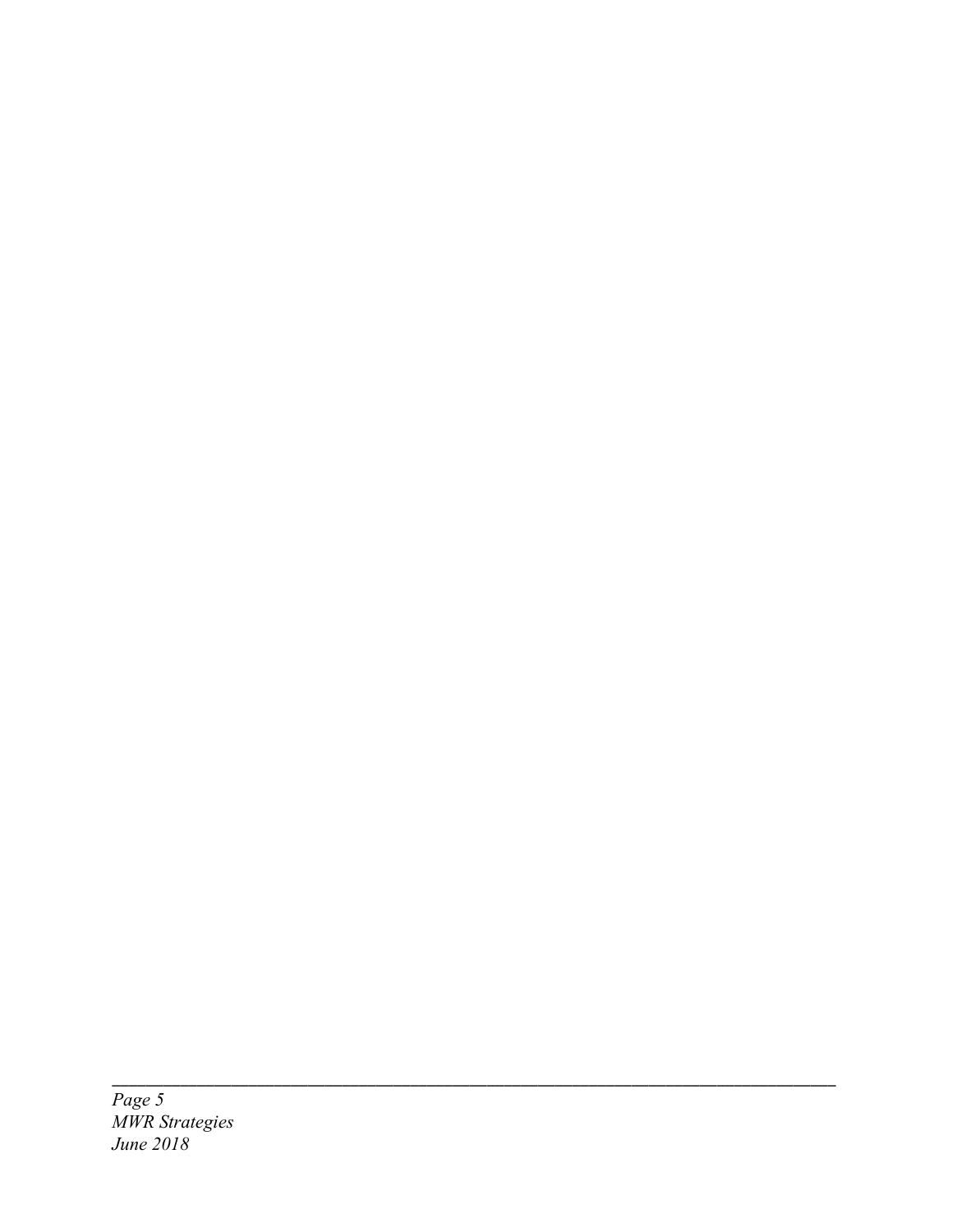Should taxpayers pay for the gas used by the owners of gasoline-powered cars?

- 12 Yes
- 83 No
- 5 Don't know/refused [**NOT READ**]

# [**SPLIT SAMPLE**]

Should electric companies be able to spread the cost of electric vehicle charging stations to all of their ratepayers, whether or not they own an electric vehicle?

- 23 Yes
- 67 No
- 9 Don't know/refused [**NOT READ**]

Should electricity customers be forced to pay for charging stations used by owners of electric vehicles?

- 25 Yes
- 69 No
- 6 Don't know/refused [**NOT READ**]

Should all electricity customers pay for the electricity used by the owners of electric cars?

- 21 Yes
- 73 No
- 6 Don't know/refused [**NOT READ**]

Americans buy about 17 million cars and trucks every year. Do you have any idea what percentage are electric vehicles? I just need your best guess.

\_\_\_\_\_\_\_\_\_\_\_\_\_\_\_\_\_\_\_\_\_\_\_\_\_\_\_\_\_\_\_\_\_\_\_\_\_\_\_\_\_\_\_\_\_\_\_\_\_\_\_\_\_\_\_\_\_\_\_\_\_\_\_\_\_\_\_\_\_\_\_\_\_\_\_\_\_\_\_\_\_\_\_\_\_

**Mean 13.6% Median 5%**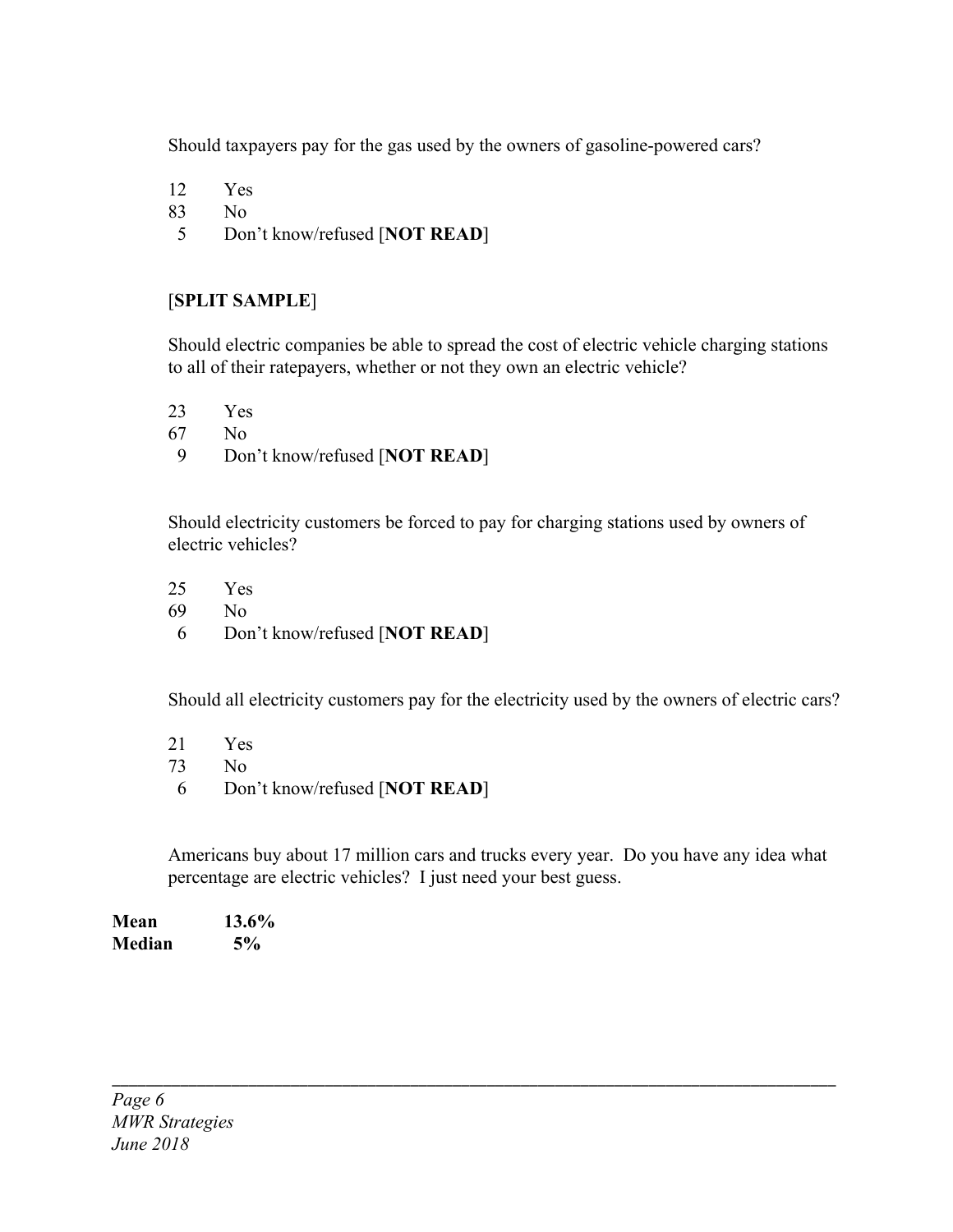# [**SPLIT SAMPLE**]

Should the federal government subsidize or mandate the purchase of any particular type of vehicle or transportation technology?

- 26 Yes
- 64 No
- 10 Don't know/refused [**NOT READ**]

Do you trust the federal government to decide what kind of cars or transportation technologies should be subsidized or mandated?

- 19 Yes
- 72 No
- 9 Don't know/refused [**NOT READ**]

Which of the following statements best describe your views? [**ROTATED**]

- 51 The U.S. is projected to become the largest oil producer in the world within a few years; we are producing more oil and gas than ever. While electric vehicles might be a good choice for some consumers, we don't need government policies that force consumers to buy them.
- 40 Continued reliance on gasoline represents a real risk. We need to prepare for the future. We need government policies that encourage us to buy more electric vehicles.

\_\_\_\_\_\_\_\_\_\_\_\_\_\_\_\_\_\_\_\_\_\_\_\_\_\_\_\_\_\_\_\_\_\_\_\_\_\_\_\_\_\_\_\_\_\_\_\_\_\_\_\_\_\_\_\_\_\_\_\_\_\_\_\_\_\_\_\_\_\_\_\_\_\_\_\_\_\_\_\_\_\_\_\_\_

9 Don't know/refused [**NOT READ**]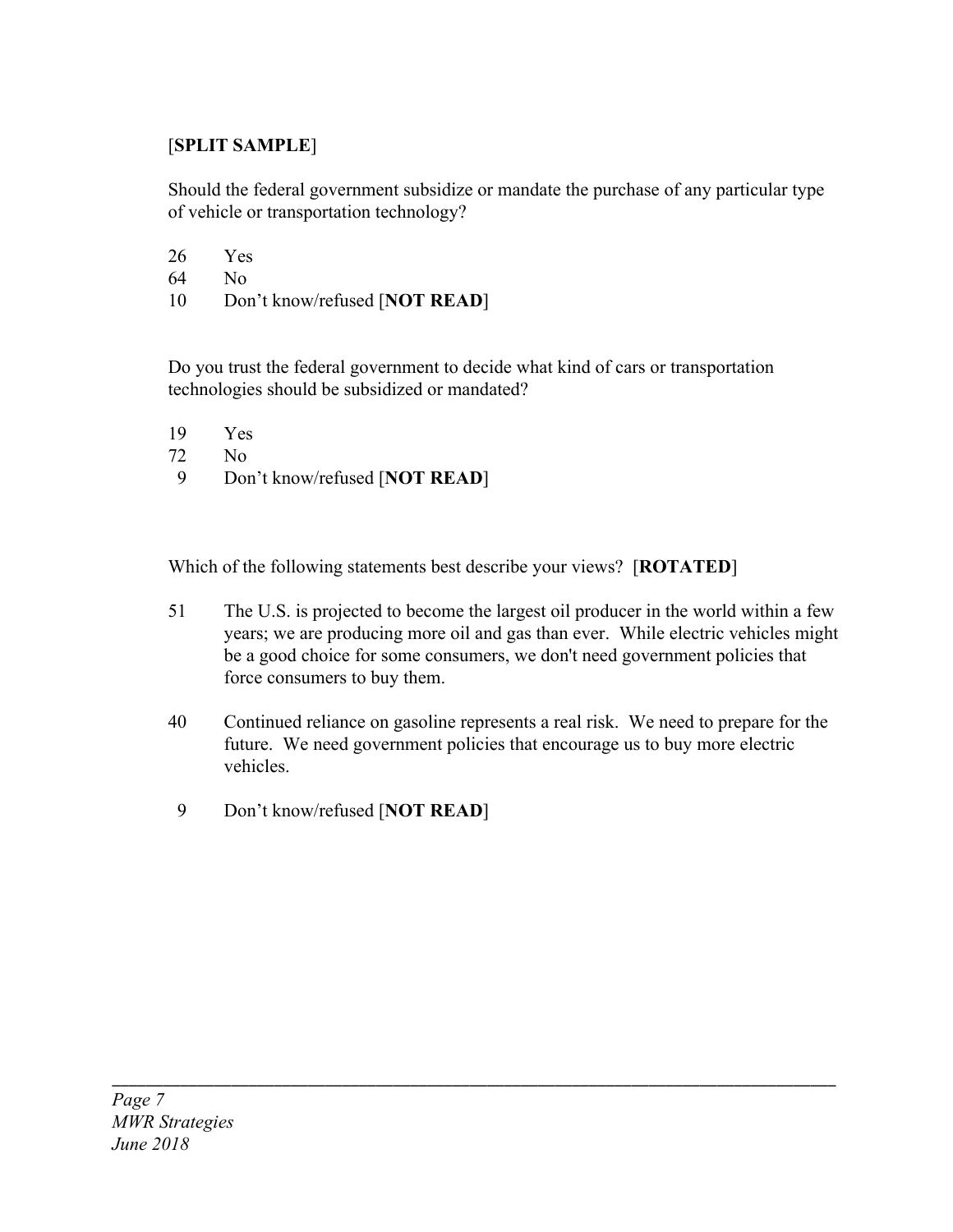Switching topics for a moment . . .

The corporate average fuel efficiency standard is a program run by the government that determines and enforces compliance with the miles-per-gallon standard for cars and trucks. I'd like to ask you a few questions about this program.

This mandate is built on the idea of a single national standard for all cars. Do you think that standard should be set by . . . [**FIRST TWO RESPONSES ROTATED**]

- 51 The federal government
- 10 The State of California
- 25 Someone else
- 14 Don't know/refused [**NOT READ**]

When the federal government proposed making the standard more challenging to meet a few years back, they estimated that the changes would cause the price of an average vehicle to increase by more than three thousand dollars by 2025. Is that way too much, not enough, or just right?

- 56 Way too much
- 8 Not enough
- 27 About right
- 9 Don't know/refused [**NOT READ**]

The way the program works in practice is that those who buy larger cars -- like trucks and SUVs -- that are less fuel efficient, wind up subsidizing those who pay for smaller cars that are more fuel efficient. In general, do you think this approach is fair?

38 Yes 51 No

11 Don't know/refused [**NOT READ**]

Some argue that the program is a good way to address global warming because it encourages the sale of small cars and electric vehicles. In general, do you think that the program makes sense for that reason?

\_\_\_\_\_\_\_\_\_\_\_\_\_\_\_\_\_\_\_\_\_\_\_\_\_\_\_\_\_\_\_\_\_\_\_\_\_\_\_\_\_\_\_\_\_\_\_\_\_\_\_\_\_\_\_\_\_\_\_\_\_\_\_\_\_\_\_\_\_\_\_\_\_\_\_\_\_\_\_\_\_\_\_\_\_

56 Yes 35 No

*Page 8 MWR Strategies June 2018*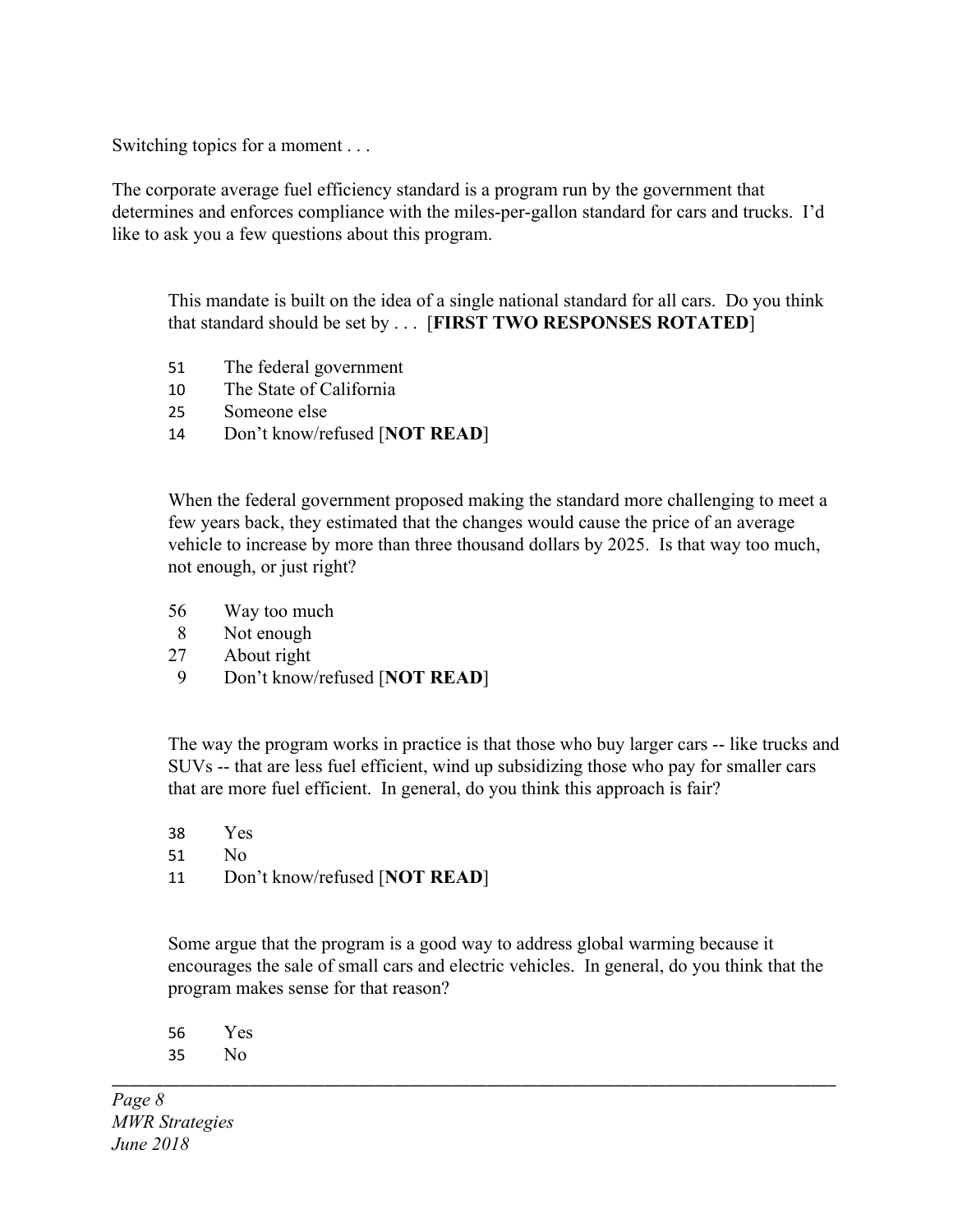# 9 Don't know/refused [**NOT READ**]

The program was created in the mid-1970s in part to reduce our dependence on imported oil. Given the surge in oil and gas production in the United States in the last few years, do you think this mandate still needed?

39 Yes

31 No, not really

26 I'm not sure

4 Don't know/refused [**NOT READ**]

Taken everything into consideration, do you favor or oppose the corporate average fuel economy program?

- 45 Favor
- 34 Oppose
- 22 Don't know/refused [**NOT READ**]

Which of the following should decide what kind of car you should purchase or fuel you should use? [**ROTATED**]

- 79 You
- 13 The federal government
- 6 The State government
- 2 Don't know/refused [**NOT READ**]

Switching topics one final time . . .

Which of the following comes closest to describing how you think about global warming? [**ROTATED]**

\_\_\_\_\_\_\_\_\_\_\_\_\_\_\_\_\_\_\_\_\_\_\_\_\_\_\_\_\_\_\_\_\_\_\_\_\_\_\_\_\_\_\_\_\_\_\_\_\_\_\_\_\_\_\_\_\_\_\_\_\_\_\_\_\_\_\_\_\_\_\_\_\_\_\_\_\_\_\_\_\_\_\_\_\_

- 54 It is mostly caused by human activity
- 25 It is mostly the result of natural patterns
- 15 There is no solid evidence of global warming
- 6 Don't know/refused [**NOT READ]**